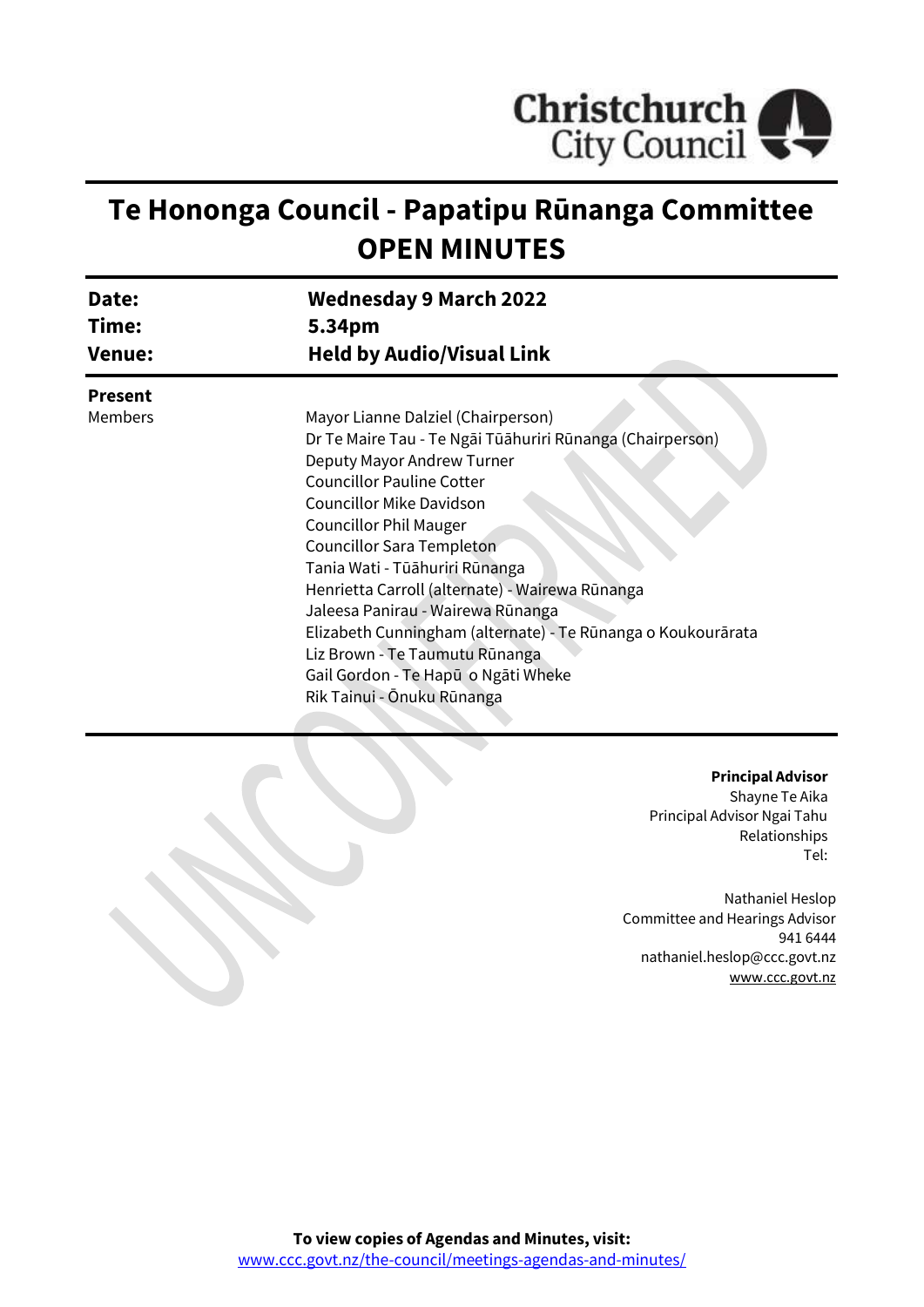

- **Part A Matters Requiring a Council Decision**
- **Part B Reports for Information**
- **Part C Decisions Under Delegation**

**Secretarial Note:** Henrietta Carroll attended the meeting as alternate for Jaleesa Panirau (who also attended) representing Wairewa Rūnanga and Elizabeth Cunningham as alternate for Mananui Ramsden representing Te Rūnanga o Koukourārata.

The agenda was dealt with in the following order.

## **Karakia – Timatanga** – Dr Te Marie Tau

# **1. Apologies Ngā Whakapāha**

**Part C Committee Decision**

There were no apologies.

# **2. Declarations of Interest Ngā Whakapuaki Aronga**

#### **Part B**

There were no declarations of interest recorded.

# **3. Confirmation of Previous Minutes Te Whakaāe o te hui o mua**

#### **Part C**

# **Committee Resolved THCP/2022/00003**

That the minutes of the Te Hononga Council - Papatipu Rūnanga Committee meeting held on Wednesday, 7 July 2021 be confirmed.

Councillor Templeton/Deputy Mayor **Carried**

# **4. Public Forum Te Huinga Tūmatanui**

#### **Part B**

There were no public forum presentations.

# **5. Deputations by Appointment Ngā Huinga Whakaritenga**

#### **Part B**

There were no deputations by appointment.

# **6. Presentation of Petitions Ngā Pākikitanga**

#### **Part B**

There was no presentation of petitions.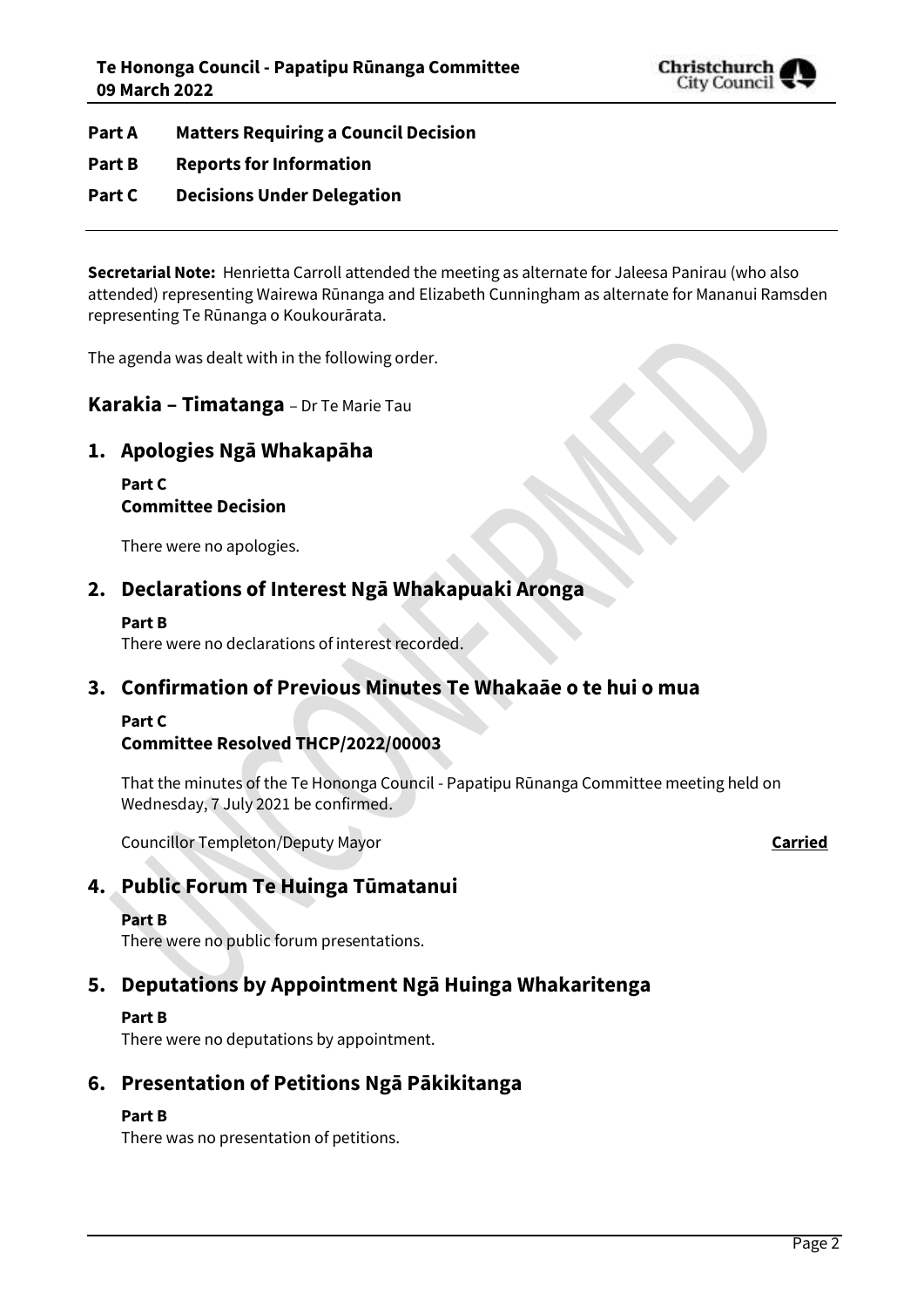

# **7. Annual Plan and Long Term Plan Update**

## **Committee Comment**

Lynn McClelland and Shayne Te Aika presented to the Committee as follows:

- Acknowledged feedback rūnanga gave to Council Officers on the 2021-2031 Long Term Plan consultation process.
- Although Council attempted to consult rūnanga, the process was unsatisfactory and did not reflect the evolving nature of this partnership relationship. There is a desire to adapt the way the relationship matures moving forward.
- The relationship needs to evolve from consultation on Annual Plans and Long Term Plans and have broader scope over additional governance and operational matters.
- Broad themes rūnanga identified were governance, social and economic outcomes, services, the environment, and specific projects of interest.
- Words from the Ngāi Tahu Settlement Act 1998 acknowledging Ngāi Tahu as tāngata whenua of, and holding rangatiratanga within, the Takiwā of Ngāi Tahu Whānui have been incorporated into wording of the 2022 Annual Plan.
- A proposal to resolve water supply and water quality issues at Koukourārata is included in the 2022/23 Annual Plan.
- A dedicated community advisor role has been funded within existing Council budgets to focus on interaction between Māori entities and Council.
- Council will provide regular updates to rūnanga on a range of operational projects

The Committee provided the following comments:

- Engagement does not reflect co-governance. Some structural changes may be required to embed the relationship
- Inter-generational values that do not change may be appropriate guiding principles to begin identifying priorities for this partnership.
- Recording operational projects will allow the Committee to monitor progress and see the full spectrum of matters projects that link this relationship.

#### **Committee Decided THCP/2022/00004**

#### **Part A**

That the Te Hononga Council - Papatipu Rūnanga Committee:

Receive the information in the Annual Plan and Long Term Plan Update report 1.

#### Chairperson Tau/Chairperson Dalziel **Carried Attachments**

A Item 7 - Presentation

# **8. Three Waters Update**

#### **Committee Comment**

- Papatipu rūnanga expressed support for differing opinions, however, there is concern Council acted without appropriate consultation on certain three waters proposals.
- Council missed an opportunity to strengthen its relationship with rūnanga by focussing on steps outlined by legislative requirements.